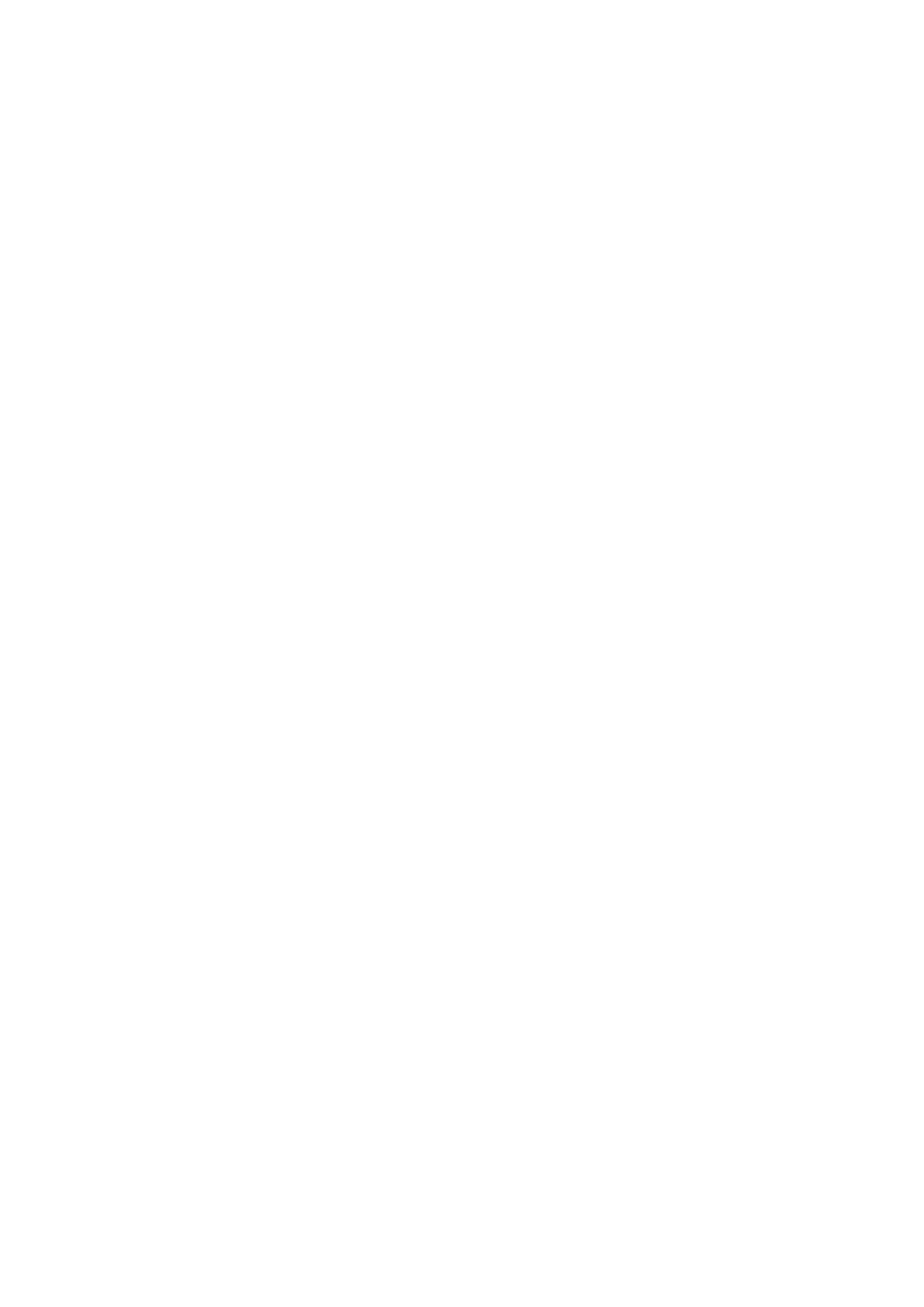@98 5j [ " @ ` F Y d c f h

| HYgh. I. & ("SSJ = . S"% (((5 \cdot D. '" ( * * K \cdot D: . % "SSS \cdot @ Uad \cdot \cdot i \cdot i \cdot \cdot \cdot \cdot \cdot \cdot \cdot \cdot \cdot \cdot \cdot \cdot \cdot \cdot \cdot \cdot \cdot \cdot \cdot \cdot |                                   |                                                                                  |  |  |  |  |  |  |  |  |
|-------------------------------------------------------------------------------------------------------------------------------------------------------------------------------------------------------------------------------|-----------------------------------|----------------------------------------------------------------------------------|--|--|--|--|--|--|--|--|
| $B5A9.$ $FA)$ ) ! F : 6 & (*) ?                                                                                                                                                                                               | $HMD9. @98. Ghf d \mid K9=; < H.$ |                                                                                  |  |  |  |  |  |  |  |  |
| GD97". % K                                                                                                                                                                                                                    |                                   | $8 = A''$ $\ldots$ % $8 S S1$ % $8 I 8 f1 4 f1 6 f1 50$ $B C''$ $\ldots$ $S S\%$ |  |  |  |  |  |  |  |  |
| A: F" vjcf U`] [ \ h $\check{z}$ ' = b W"                                                                                                                                                                                     |                                   | GIF". $S''$ S S & I % I S " $S\%$ G \ ] Y ` X ] b [ ` 5 b [ ` Y .   % & S        |  |  |  |  |  |  |  |  |

| $5i$ $\omega$                                           | WX#a &                               |
|---------------------------------------------------------|--------------------------------------|
| @ S S r %, S fl * ) $L$ U j                             | $( ) ' , ( + ' )$                    |
| @ S S r %, S fl + ) L U j                               | $({\&}^*)$ , ')                      |
| @ S S r %, S fl, $\left  \right $ L Uj                  | $(S - S( , 8)$                       |
| $\mathcal{Q}$ S - S r & + S fl * ) L U j                | $(* ()$ S S '                        |
| $\mathcal{Q}$ S - S r & + S fl + ) L U j                | $(8c)$ , - $8c^*$                    |
| $\mathcal{Q}$ S - S r & + S fl, ) L U j                 | $\frac{1}{2}$ , + %' $\frac{1}{2}$ % |
| $\mathscr{Q}$ S ( ) fl $*$ ) L U j                      | $() - * & - )$                       |
| $\mathcal{Q}$ S ( ) fl + ) L U j                        | $('S')$ , $\sqrt{S}$                 |
| $\mathcal{Q}$ S ( ) $\mathcal{H}$ , ) $\mathcal{L}$ U j | $($ %+ + %% $($                      |

 $G h U b X U f X.$ ;  $6 # H' & -8 - 18 * S \% &$ 

7 FUb[Y. 'S ! ' \* \$89;<br>
7 = bhYfjU'. '&&") 89;<br>
HYgh GdYYX. <=;<<br>
HYadYfUhifY. &) " '89;<br>
HYadYfUhifY. &) " '89;<br>
HYgh 8UhY. &\$&%! \$&! \$' [FUb[Y. 'S ! ' - \$89;<br>  $= b h Yf J U$ ' - %"\$89;<br>
HYgh GmghYa. 9J9F: = B9 ; C!&\$\$\$55J% GMG<br>
<i a] X] hm. \*) "\$1<br>
HYgh 8] ghUbWY. - " \* \* \$a ' 0? 1%" \$\$\$\$Q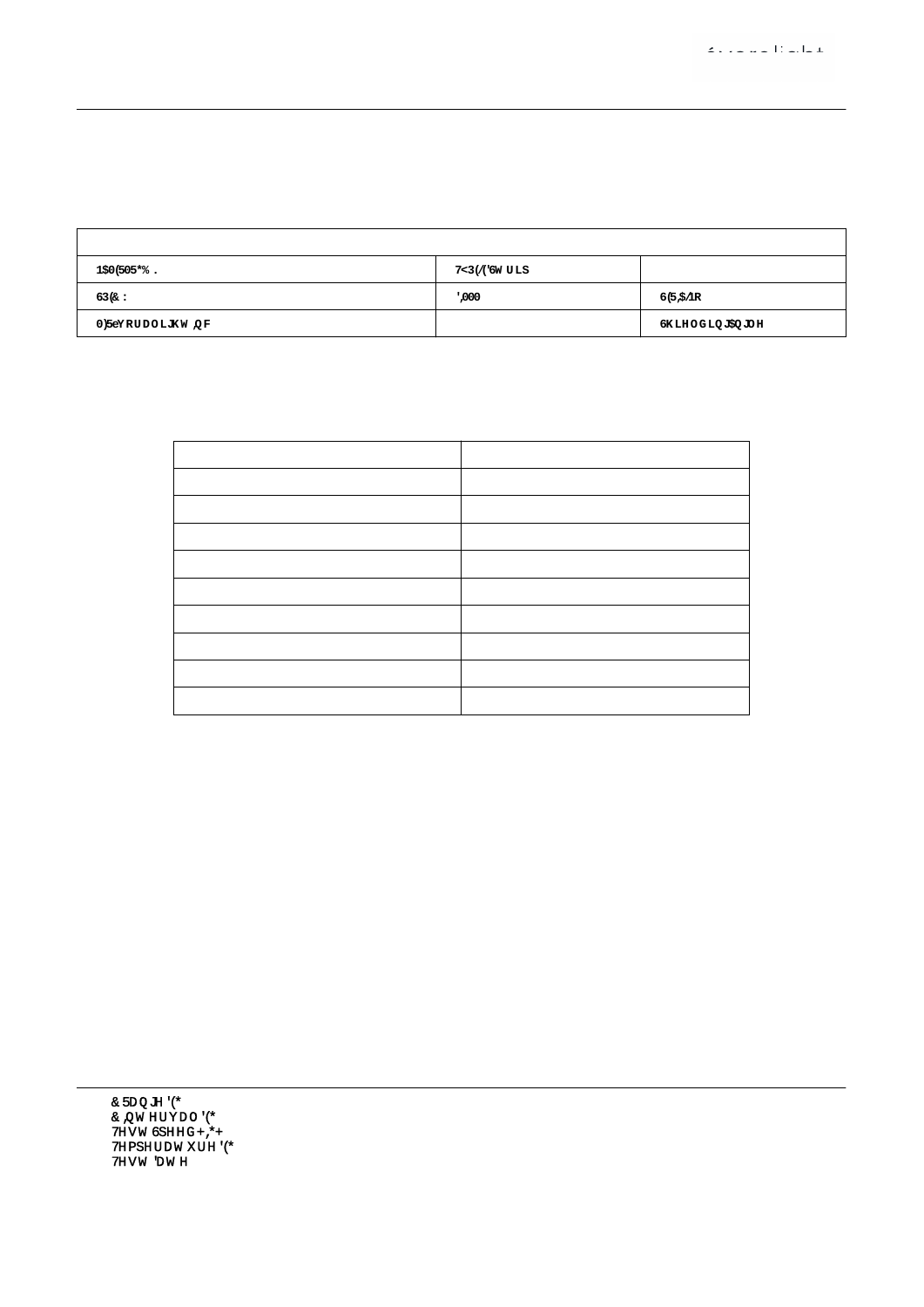Planar Illuminance Curve



C Range: 0 - 360DEG C Interval: 22.5DEG Test Speed: HIGH Temperature:25.3DEG Test Date:2021-02-03

 $\mathbf{v}$ γ<br>ν Ÿ Range: 0 - 90DEG Interval: 1.0DEG Test System:EVERFINE GO-2000A\_V1 SYSTEM V2.0.351= Humidity:65.0% Test Distance:9.660m [K=1.0000]